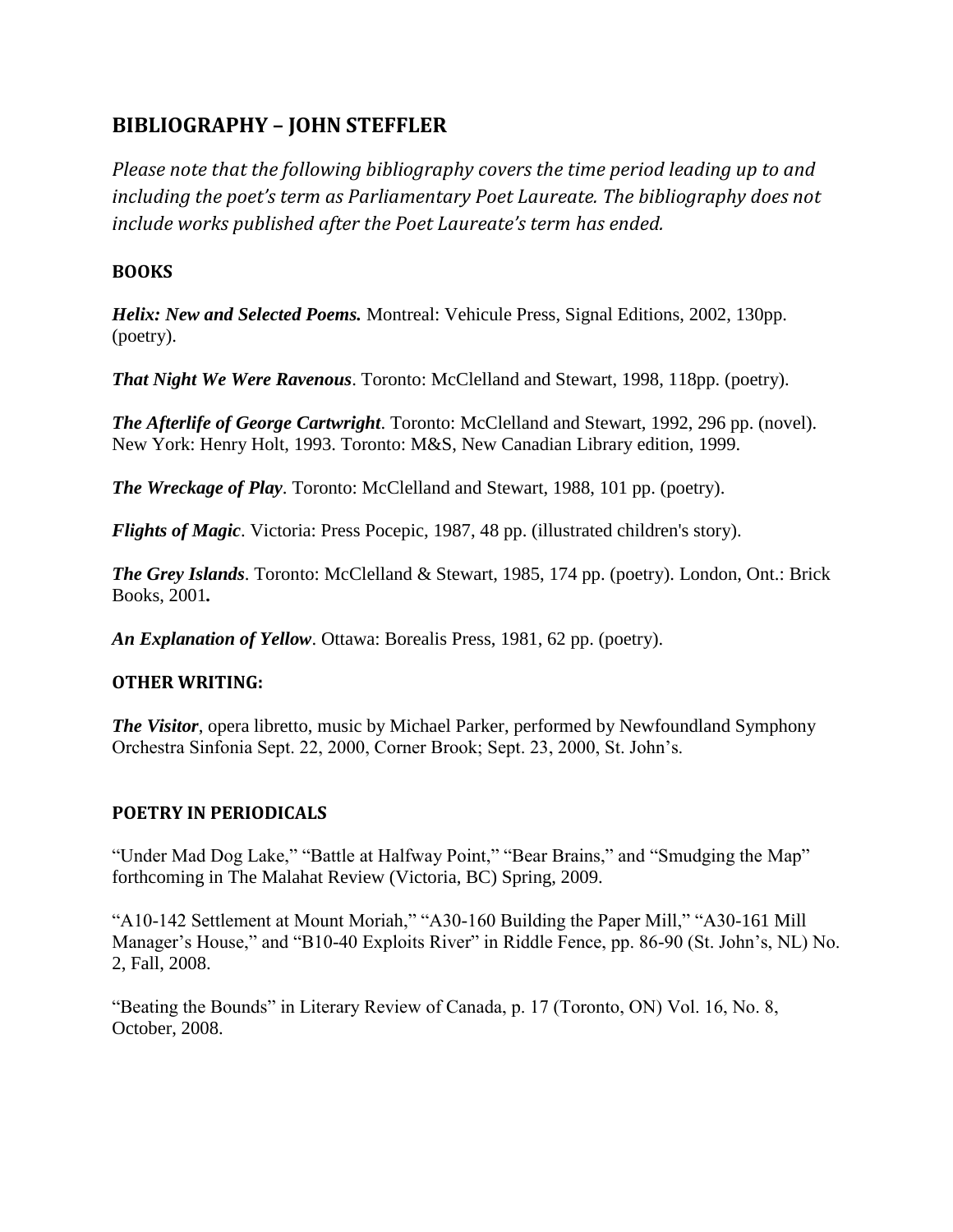"Book Rock," "Notes on Burnt Cape," "Arctic Willow," "The Role of Calcium in Evolution," "Cape Norman," "Wind Shadow," and "Warm Shallow Sea" in The Malahat Review, pp. 27-33 (Victoria, BC) No. 154, Spring, 2006.

"Blomidon Head," "Lean-to," "Without Maps," "Tomb of Clytemnestra," "Location," "Mystra," and "Mycenae" in The Malahat Review, pp. 16-23 (Victoria, BC) No. 142, Spring 2003.

"Humber Arm" and "Hungry Moon" in The Fiddlehead, pp. 52-55 (Fredericton, NB) No. 212, Summer 2002.

Archives in The Malahat Review, pp. 102-109 (Victoria, BC), No. 131, Summer 2000.

"Marine Drive" in Windsor Review, pp. 86-88 (Windsor, ON), Vol. 33, No. 1, 2000.

"Collecting, Bay of Islands, 1998," "Removals," and "It is a blue dome" in The Malahat Review, pp. 99-104 (Victoria, BC), No. 125, Winter 1998.

"Cedar Cove," "I Didn't Know This Would Happen," and "Flower Bed" in The Fiddlehead (Fredericton, New Brunswick), No. 196, Summer 1998.

"Invited In," "In the First Week of June," and "Granary" in The Malahat Review, pp. 48-51 (Victoria, British Columbia), No. 118, Spring 1997.

"The Green Insect," "Work," "Eclipse," and "Neighbouring State" in Event (Vancouver, British Columbia), Vol. 25/No. 3, Winter 1996/97.

"In a Makeshift Blind," "Sour Fire," "Boulder Poem," "Traveller's Guide to the Geology of Newfoundland," "Self-portrait as Saint George," and "The Lanes" in TickleAce, pp. 82-91 (St. John's, Newfoundland), No. 31, Spring/Summer 1996.

"In Waterloo," "The Birds Have Not Destroyed Their Culture," and "March 22, 1994" in Poetry Canada Review (Kingston, Ontario), Vol. 15, No. 4, Summer 1995.

"Noon" and "Street-lights, Leaves" in Slow Dancer (Nottingham, England), No. 29, Spring 1993.

"Corner Brook to Athens," "Thorns and Abrasion," "Repairs," "Hammering," "There Is Nothing Waiting to Emerge," and "Broken Sleep" in TickleAce (St. John's, Newfoundland), No. 25, Spring/Summer 1993.

"Street-lights, Leaves," "Noon," and "Stepping into the Night" in TickleAce (St. John's, Newfoundland), No. 24, Fall/Winter 1992.

"Leaving the Great Plains," "For My Execution," "Lifting the Lid," "At the Foot of a Wall," and "Wind" in The Fiddlehead (Fredericton, New Brunswick), No. 173, Autumn 1992.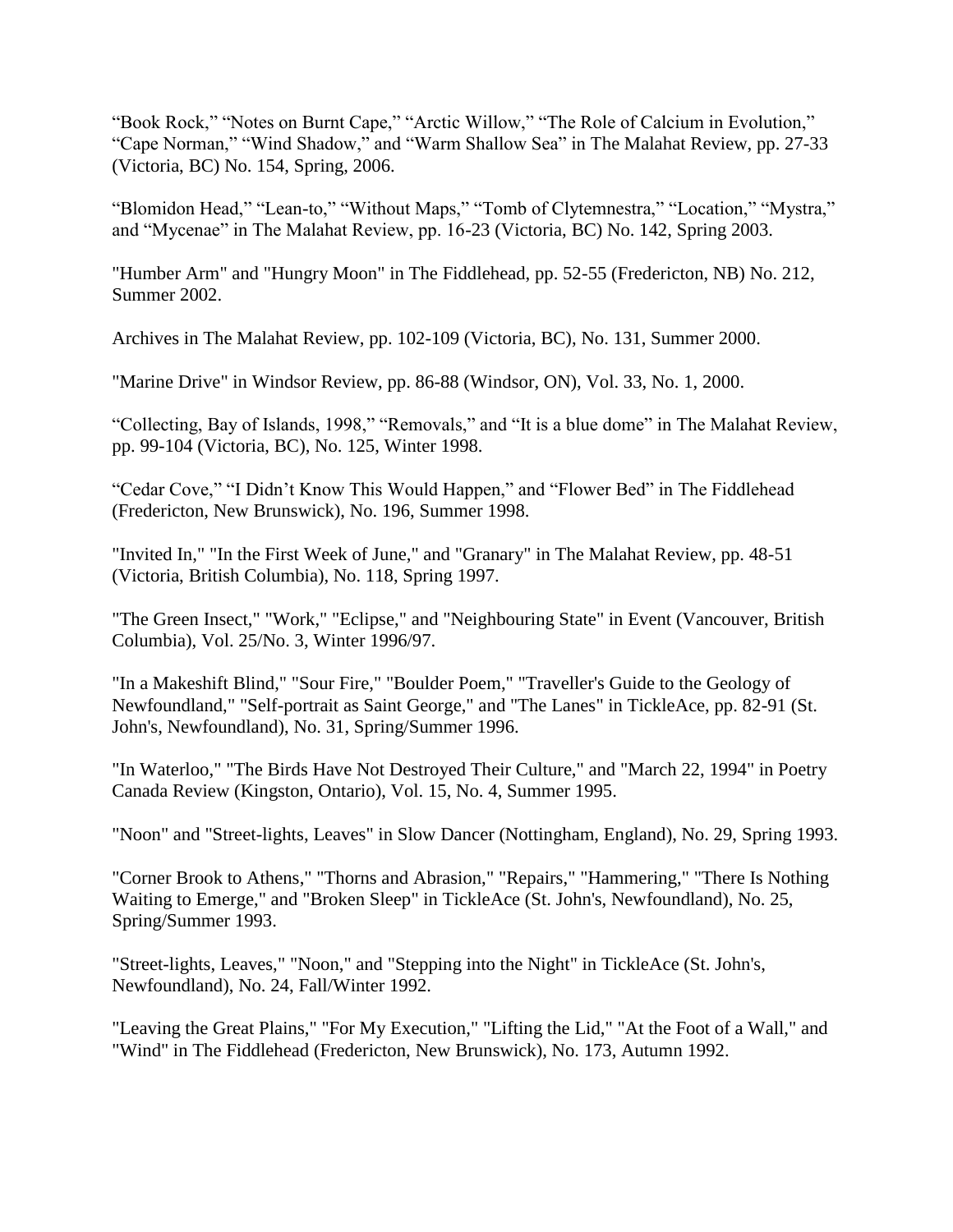"Tell Me I'm Not Making This Up," "Alban Berg," "On a Lawn Chair at Night," and "The Breeze Itself" in Poetry Canada Review (Kingston, Ontario), Vol. 12, Nos. 3 & 4, 1992.

"Edge of a Field," "Over Northern Ontario," "New Desert," and "Primitive Renaissance" in TickleAce (St. John's, Newfoundland), No. 23, Spring/Summer, 1992.

"Little Wren" and "The Lady with the Pet Dog" in The New Quarterly (Waterloo, Ontario), Vol. XI, No. 3, Fall 1991.

"Green Giving" and "The Cobs Fatten" in Orbis (Nuneaton, England), No. 80/81, Spring/Summer 1991.

"Still Loose and Circling You," "Caught," and "Eating Outdoors" in TickleAce (St. John's, Newfoundland), No. 19, Spring/Summer 1990

"Leaving Deer Lake by Air," "The Point of Combustion," "At the Pigi Cafe, Anno Potamia," and "That Night We Were Ravenous" in The Malahat Review (Victoria, British Columbia), No. 88, Fall 1989.

"Vacation" in riverine 3 (Waterford, Ireland), Autumn 1989.

"Not Yet Landed" and "They Will Hound You yet through Seas and Island Cities" in The Fiddlehead (Frederiction, New Brunswick), No. 157, Autumn 1988.

"Cannibals of Different Kinds" in Event (New Westminster, British Columbia), Vol. 17/ No. 3, Winter 1988/89.

"Green and Modern," "Rains," and "Grey Islands Harbour" in Rubicon (Montreal, Quebec), No. 10, Fall 1988.

"That the Cat Sleeps," "Bits of Moss," and "Labrador Road" in TickleAce (St. John's, Newfoundland), No. 15, Spring/Summer 1988.

"A Sense of Place Gives You Tangible Imagery" in The Dinosaur Review (Drumheller, Alberta), No. 10, Spring 1988.

"The Cobs Fatten, but Every so Often," "Walls of Sound," and "Green Giving" in Canadian Literature (Vancouver, British Columbia), No. 117, Summer 1988.

"Voices: Grey Islands Harbour," "That the Cat Sleeps," and "What the Earth Dreamt and Did" in Riverine 2 (Waterford, Ireland), Winter/Spring 1988.

"Lepidoptera," "For a Photographer," and "Vacation" in The Antigonish Review (Antigonish, Nova Scotia), No. 71-72, Autumn 1987, Winter 1988.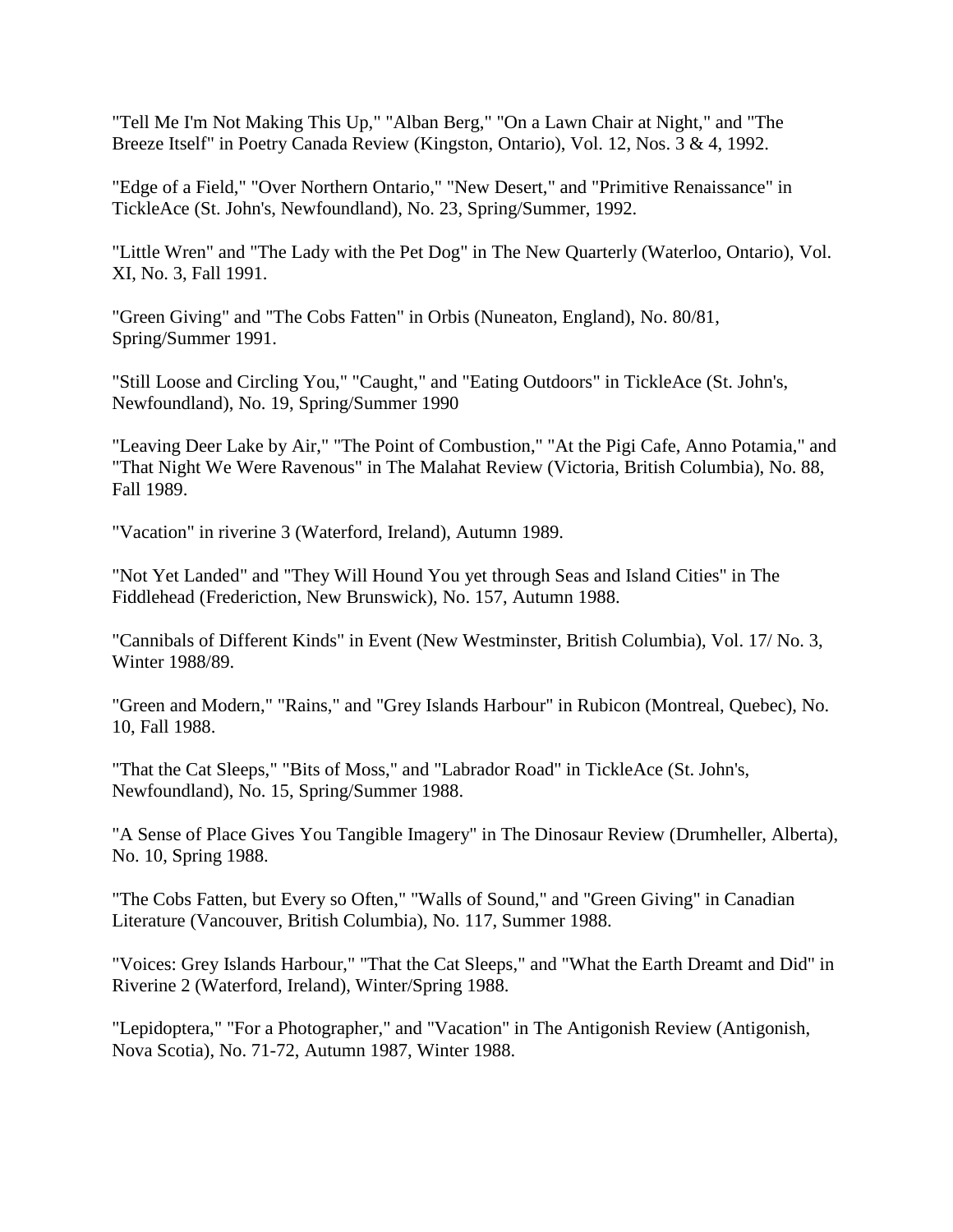"Burrowing" and "The Giving of Names" in The New Quarterly (Waterloo, Ontario), Vol. VII, No. 4, Winter 1988.

"Darkness," "Boiler Room Men," "After the Dance-filled Rooms, the Smoke," and "Does the Leopard Enjoy His Spots?" in TicklAce (St. John's, Newfoundland), No. 14, Fall 1987.

"Hollis Street Square, Halifax," and "Halifax by Bus" in TickleAce (St. John's, Newfoundland), No. 13, Spring 1987.

"Me Mother Kept a Boarding House," "Squeezed under the Roof," "End of the Day-shift," "After Supper the Daughters All Fight," "Coming Back Late," "I Shut My Door. Nice Sleep!" and "Cyril: We Was Froze in Seven Months of the Year." in Descant (Toronto, Ontario), Vol. 16, No. 1, Spring, 1985.

"Hunting Country," "Scoured Sky. Wind," "I Thought I Was Headed for Silence," "Who Were These People?" "Cliffs," "Not Only the Beach-rock Road," "Looking South," "What Can We Do in Such Elements?" and "Clear Day" in Poetry Canada Review (Toronto, Ontario), Vol. 6, No. 3, Spring, 1985.

"Baker's Brook. North," "Down the Last Hill," "He's out There the Kids Say Pointing," "Good Early Sun," "Cliffs," "Dark Falling," and "I Thought I Was Headed for Silence" in Queen's Quarterly (Kingston, Ontario), Vol. 91, No. 4, Winter, 1984.

"Was on the Water Most of the Day," "Vast Bare Plain of Galloping Animals," "An Adventure for Me," "Up. Down. Up. Down.," "Knees on the Rolling Gunnels," "The Cod, by the Look of Them," and "Five Tons of Fish" in The Fiddlehead (Fredericton, New Brunswick), No. 142, Winter, 1984.

"On the Line," "Ducks Swoop Low," and "Down Bag over My Head" in Newfoundland Quarterly (St. John's, Newfoundland), Vol. LXXIX, No. 2, Fall, 1983.

"Bay of Islands," "Sally's Cove," "Young Woman: Daguerreotype 1850," "Daguerreotypes," "Things That Might Go Wrong," "Monster Bait," "The Glass House," "Sullivan Sets His Thoughts in Order," "On This Day of Sun and Showers," "Western Brook," "A Visit on the River," and "The Horses" in CV/II (Winnipeg, Manitoba), Vol. 6, No. 3, Spring, 1982.

"This Time" in Ariel (Calgary, Alberta), Vol. 13, No. 2, April, 1982.

"Us Plumbers" and "You Can't Step Back" in Grain (Saskatoon, Saskatchewan), Vol. IX, No. 3, August, 1981.

"In Class," "My Father's Lunch," and "Parent Problem" in The Pottersfield Portfolio (Halifax, Nova Scotia), Vol. 2, 1980-81.

"Point Victory, April 25 1984" in Northern Light (Winnipeg, Manitoba), No. 5, Summer, 1980.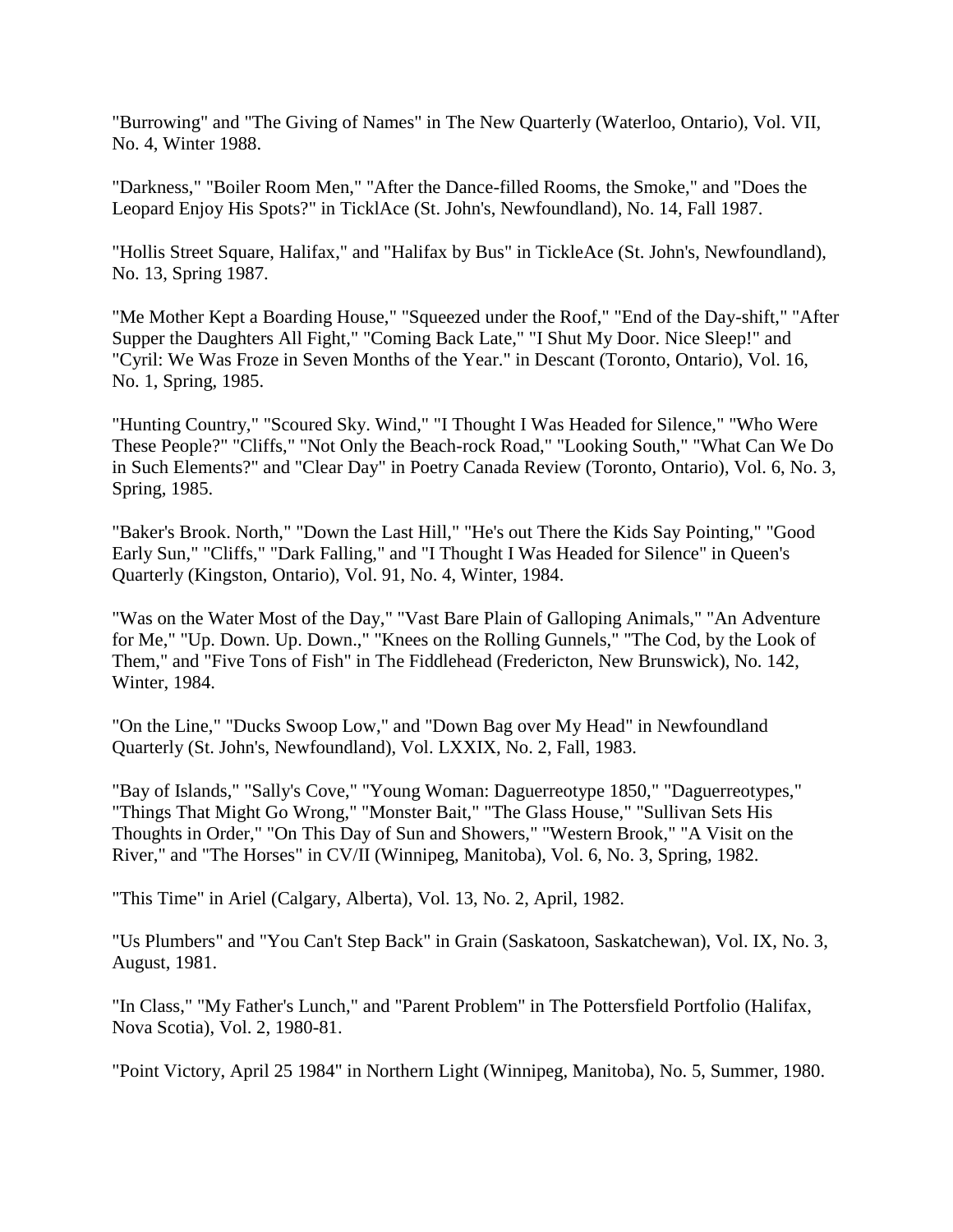"Daguerreotypes" in Queen's Quarterly (Kingston, Ontario), Vol. 87, No. 3, Autumn, 1980.

"Night Fish" in CV/II (Winnipeg, Manitoba), Vol. 4, No. 4, Spring, 1980.

"Power Failure" and "My Latest Invention" in Quarry (Kingston, Ontario), Vol. 28, No. 4, Autumn, 1979.

"The Sky Had Found a Voice" in Ariel (Calgary, Alberta), Vol. 10, No. 1, January, 1979.

"Western Brook" and "Reading Late" in Queen's Quarterly (Kingston, Ontario), Vol. 85, No. 4, Winter, 1978/79.

"Rain Saints," "What I See Sitting Here," and "Looking Back on a Conference Trip with Sister Williamina" in The Antigonish Review (Antigonish, Nova Scotia), No. 36, Winter, 1979.

"August" in Waves (Toronto, Ontario), Vol. 7, No. 1, Fall, 1978.

"Bay of Islands" and "Butterflies" in The Fiddlehead (Fredericton, New Brunswick), Fall, 1977.

"Mycerinus and His Queen" and "Madonna" in Quarry (Kingston, Ontario), Spring, 1976.

"The Stainless Vane" in The Dalhousie Review (Halifax, Nova Scotia), Spring, 1975.

"New Year" and "Anton My Friend" in Catalyst (Toronto, Ontario), No. 6, Winter, 1969-70.

### **SELECTED ANTHOLOGIES**

*A Sea's Voice: An Anthology of Atlantic Canadian Nature Writing*. Halifax: Nimbus, 2005. (poetry)

*However Blow the Winds: An Anthology of Poetry and Song from Newfoundland & Labrador and Ireland*. Waterford, Ireland and Corner Brook, Newfoundland: Scop Publications, 2004. (poetry)

*The New Oxford Anthology of Canadian Literature*. Toronto: Oxford University Press, 2002. (poetry)

*Coastlines*. Fredericton: Goose Lane, 2002. (poetry)

*Atlantica: Stories from the Maritimes and Newfoundland*. Fredericton: Goose Lane, 2001. (prose fiction)

*Land, Sea & Time*. St. John's: Breakwater, 2001. (poetry)

*Landmarks*. Charlottetown: Acorn Press, 2001. (poetry)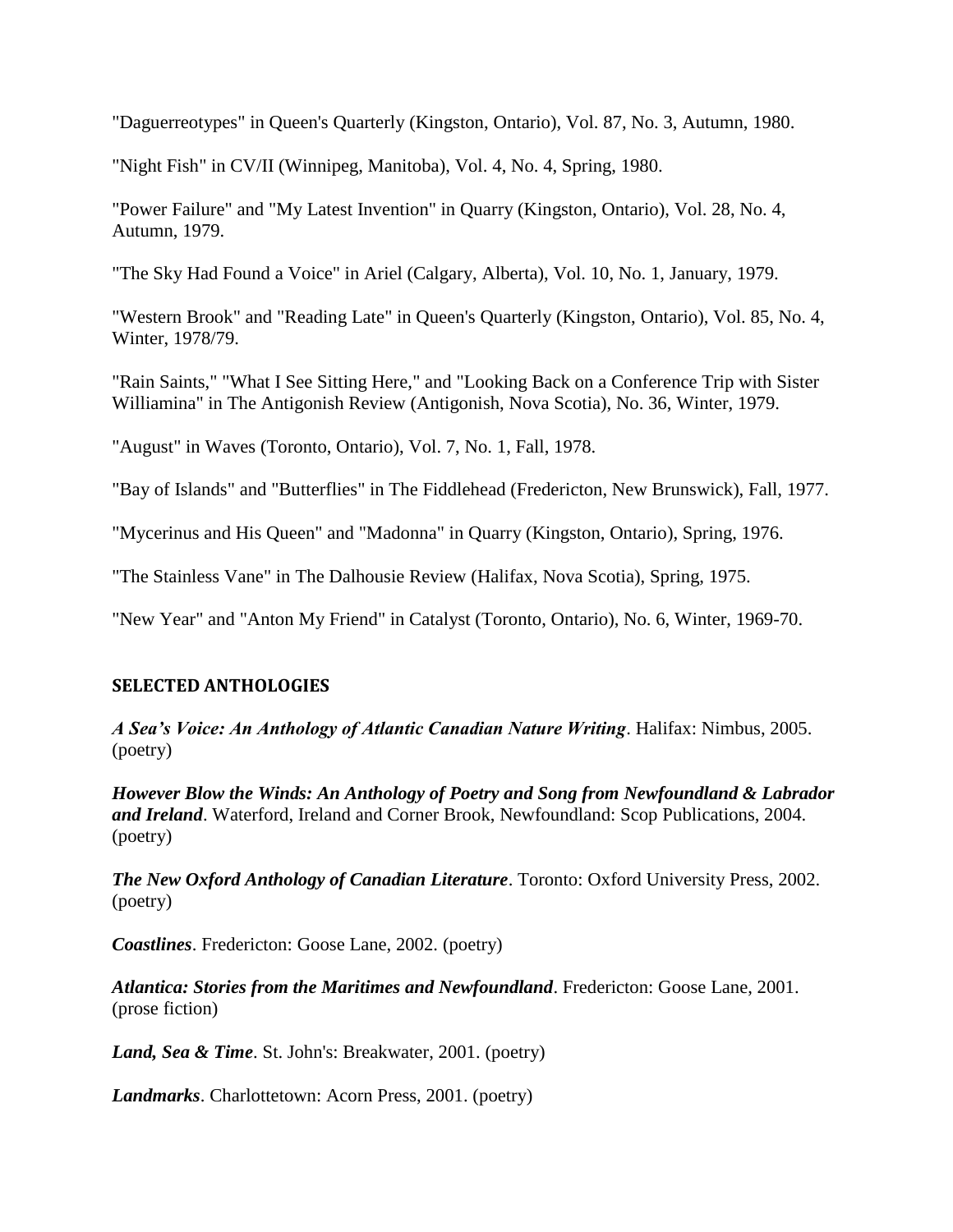*Why I Sing the Blues.* Vancouver: Smoking Lung Press, 2001. (poetry)

*Writing Home: A PEN Canada Anthology*. Toronto: M&S, 1997. (essay)

*Wild on the Crest*. St. John's: Jeroboam Books, 1995. (poetry)

*Poetry and Knowing*. Kingston: Quarry Press, 1995. (essay)

*From the Country: Writings About Rural Canada*. Kingston: Camden House Press, 1991. (poetry)

*The Moosehead Anthology*. Montreal: DC Books, 1989. (poetry)

*The Atlantic Anthology: Volume 2/Poetry*. Charlottetown: Ragweed Press, 1985. (poetry)

*The Maple Laugh Forever*. Edmonton: Hurtig Publishers, 1981. (poetry)

*31 Newfoundland Poets*. St. John's: Breakwater Books, 1979. (poetry)

#### **ARTICLES**

*"A Piece of Hard Light"* in Labour/Le Travail, 50th issue, Fall 2002.

*"Changing Places: The Importance of Place in My Work,"* Montreal Gazette, 19 Aug., 2000.

*"The Painted Poem," text of a catalogue to accompany a travelling exhibition of paintings, prints and drawings by Kent Jones*, October, 1996.

*"Poetic Knowledge: Language as Matter" Poetry Canada* (Kingston Ontario), 14:3, 1994.

*"Bruckner KO'd by Uncle Al" in Essays on Canadian Writing* (Toronto, Ontario), No. 49, Summer 1993, "Al Purdy Issue".

*"Puppetry in Place of the Solo Voice" in Event*, Vol. 19, No. 1, Spring 1990.

*"Bridging the Gulf", Poetry Canada Review*, Vol. 7, No. 3, Spring, 1986.

#### **REVIEWS**

*"Kent Jones: Paintings and Drawings,"* Artsatlantic, No. 52, Spring/Summer 1995.

*"Because of the Light"* (on Barry Lopez's Arctic Dreams), Brick, Winter, 1987.